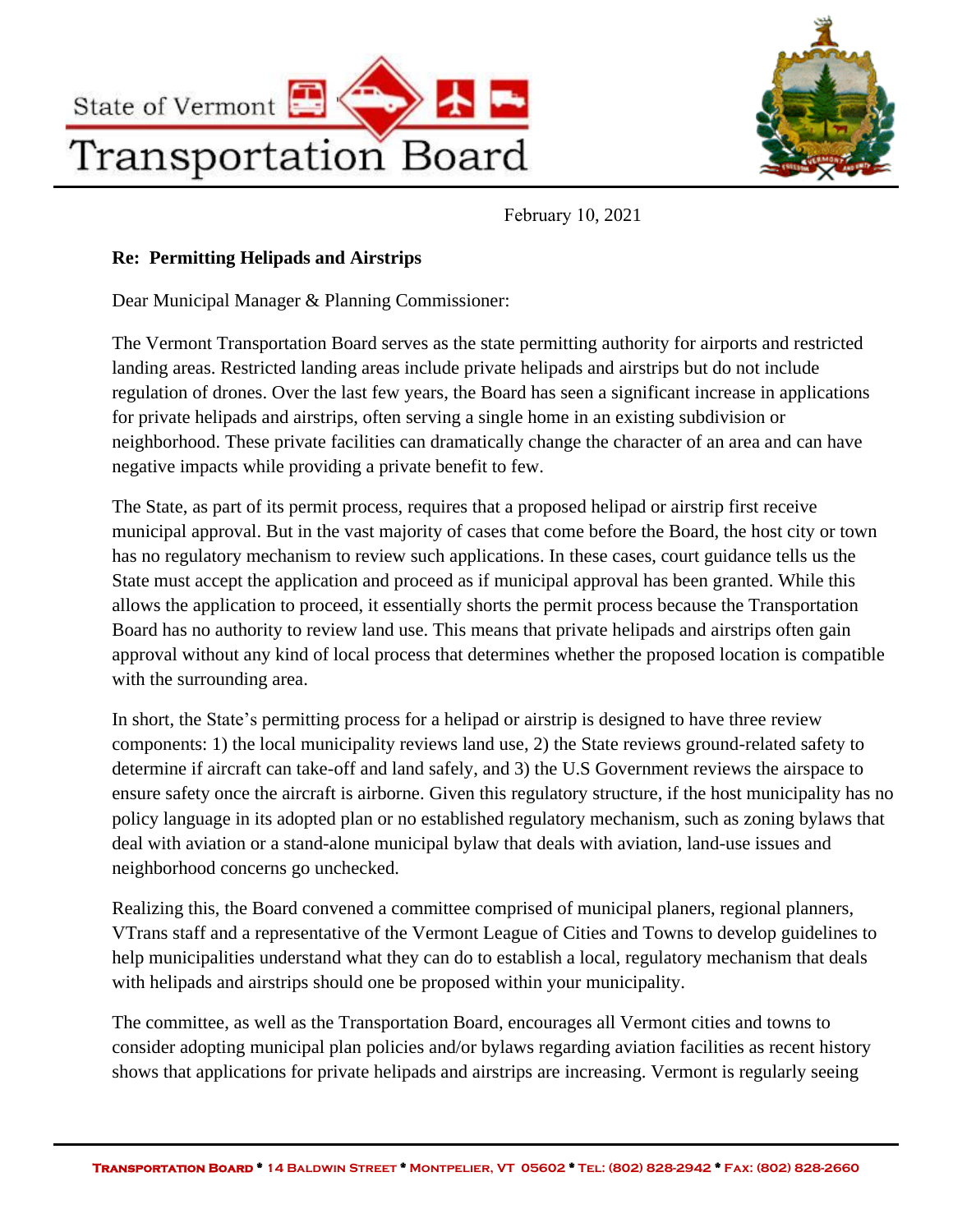



applications all across the state, and often for locations within or close to village settings or in existing residential neighborhoods in rural communities.

What follows are some suggestions on what to consider should your community wish to better prepare itself for such an application. Transportation Board Executive Secretary John Zicconi is willing to meet with any town (municipal manager, selectboard, planning commission, etc.) to discuss this issue further. Inquiries can be made directly to him at 802-343-7280 or at john.zicconi@vermont.gov.

## **MUNICIPAL PLANS**

Municipal plans establish the policy basis for zoning bylaws, but they also have regulatory effect in state permitting processes, such as Act 250 (land use) and Section 248 (energy generation and transmission). Including explicit, prescriptive policy language in the municipal plan about where private helipads and airstrips are and are not allowed establishes a policy basis for municipal approval. Prescriptive policy language uses words such as will and must as opposed to more passive words such as consider, should, support, and encourage. If a municipality uses a municipal plan to either approve or deny a helipad or airstrip, the Transportation Board requires a letter from the municipality explaining its decision with reference to the section of the municipal plan used.

## **ZONING BYLAWS & ORDINANCES**

Many Vermont towns have zoning, but not all zoning regulations capture helipads and airstrips. The Transportation Board encourages municipalities to review their zoning regulations to determine if they cover private aviation facilities which can be proposed in residential as well as commercial districts. Detailed zoning regulations may take the following tools into account.

**Setbacks** – establish a minimum for helipads and airstrips, which may vary depending on the zoning district. There is no magic number of feet a setback should be.

**Lot Size** – there is no common or recommended lot size. Helicopters can land in very small spaces. Appropriate lot sizes also may vary by type of zoning district as one size may be appropriate for a commercial district while a different minimum size may be more appropriate for a residential district. For airstrips, the U.S. Government sets minimum runway lengths necessary depending on the class of aircraft to be flown.

**Noise** – federal law prohibits states or municipalities from considering or regulating aircraft noise. Aircraft noise is the sole domain of the federal government. However, municipalities can regulate land uses and the character of an area so long as they are not used as a proxy for limiting aircraft noise.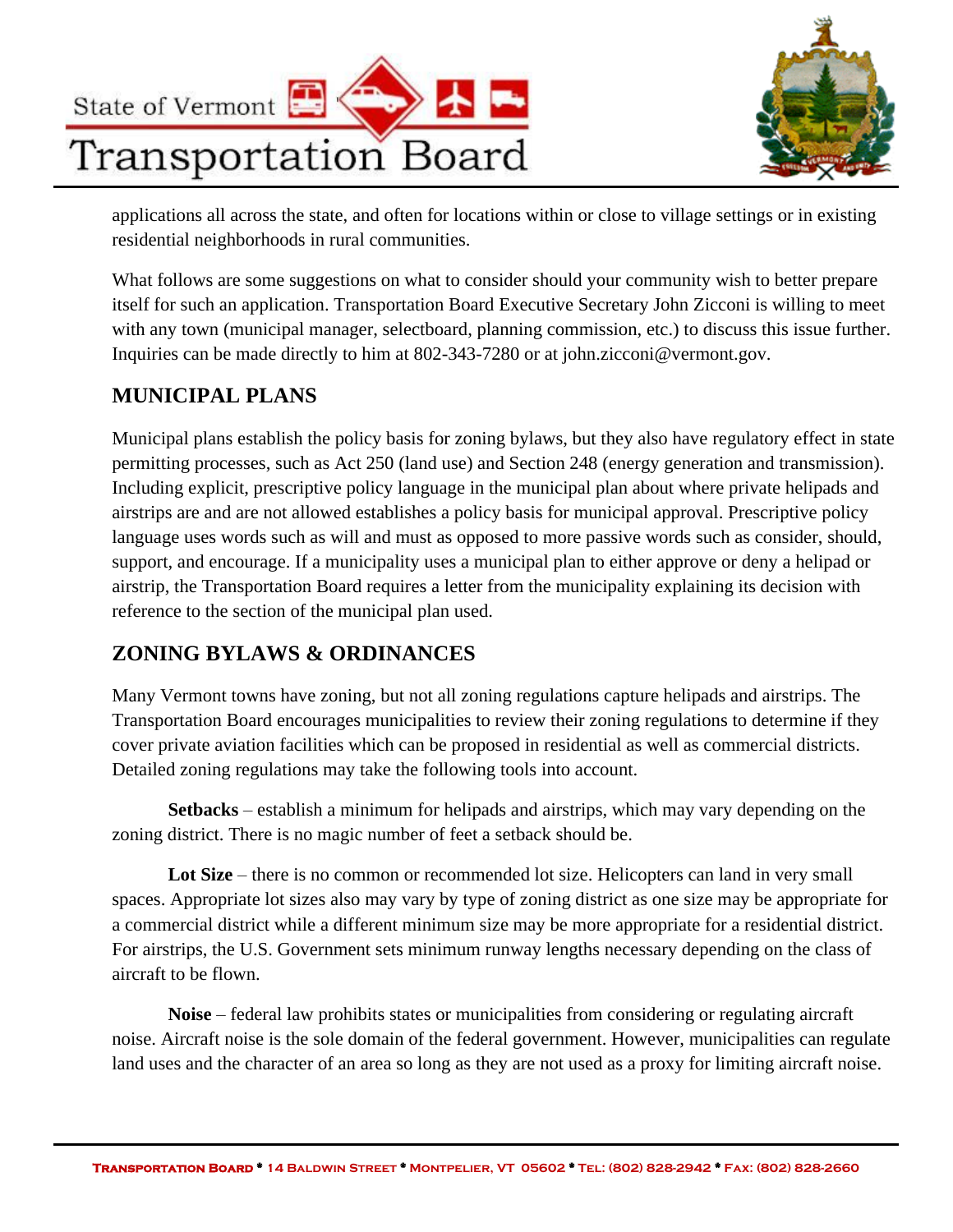



For example, courts have held that regulating hours of an airport's operation is a proxy for regulating aircraft noise.

**Permitted Use** – if a community wishes to allow helipads and airstrips they can be allowed in some or all zoning districts.

**Conditional Use** – can address the character of the area, performance standards, and land uses so long as they are not a proxy for noise.

**Accessory Use** – helipads and airstrips can be allowed as incidental or subordinate uses to the property's primary use.

**Prohibited Use** – municipalities with proper regulatory tools can prohibit helipads and airstrips throughout town, or they can prohibit them only from specific areas of town or within specific zoning districts.

**Exemptions** – zoning can prohibit helipads and airstrips but also exempt certain aviation uses – such as crop dusting and insect control – from needing a local permit. The State and the U.S. Government may still be required to review such uses, but municipalities if they wish can exempt specific uses from needing local approval. None of this, however, would prohibit an aircraft that must land due to an emergency as federal law for safety purposes allows that to occur anywhere necessary.

**Screening & Visual Impact** – while planting trees and shrubs to screen certain development is commonplace within zoning, keep in mind that aircraft require specific glideslopes with specific groundto-air clearance ratios (helicopters require an 8-to-1 horizontal to vertical clearance) to land and takeoff safely. Thus, trees or other structures cannot be placed too close to the actual landing facility. Also, zoning can establish how aircraft can be parked and other associated visual parameters.

**Surface Type** – certain aircraft can land on almost any kind of surface. Some towns require helipads to be paved and maintained free from dust, dirt and other loose material that could be blown onto adjoining properties by the air wash.

**Runway Length** – while helicopters can land in very small spaces – including on top of buildings – specific class of airplanes require specific runway lengths. As a result, zoning must understand what type of aircraft class is acceptable and then ensure the regulations allow for proper runway length.

**Additional Permitting** – Vermont statute requires that municipal approval be obtained prior to applying for a State Aviation permit, so local regulations should not require State approval be obtained